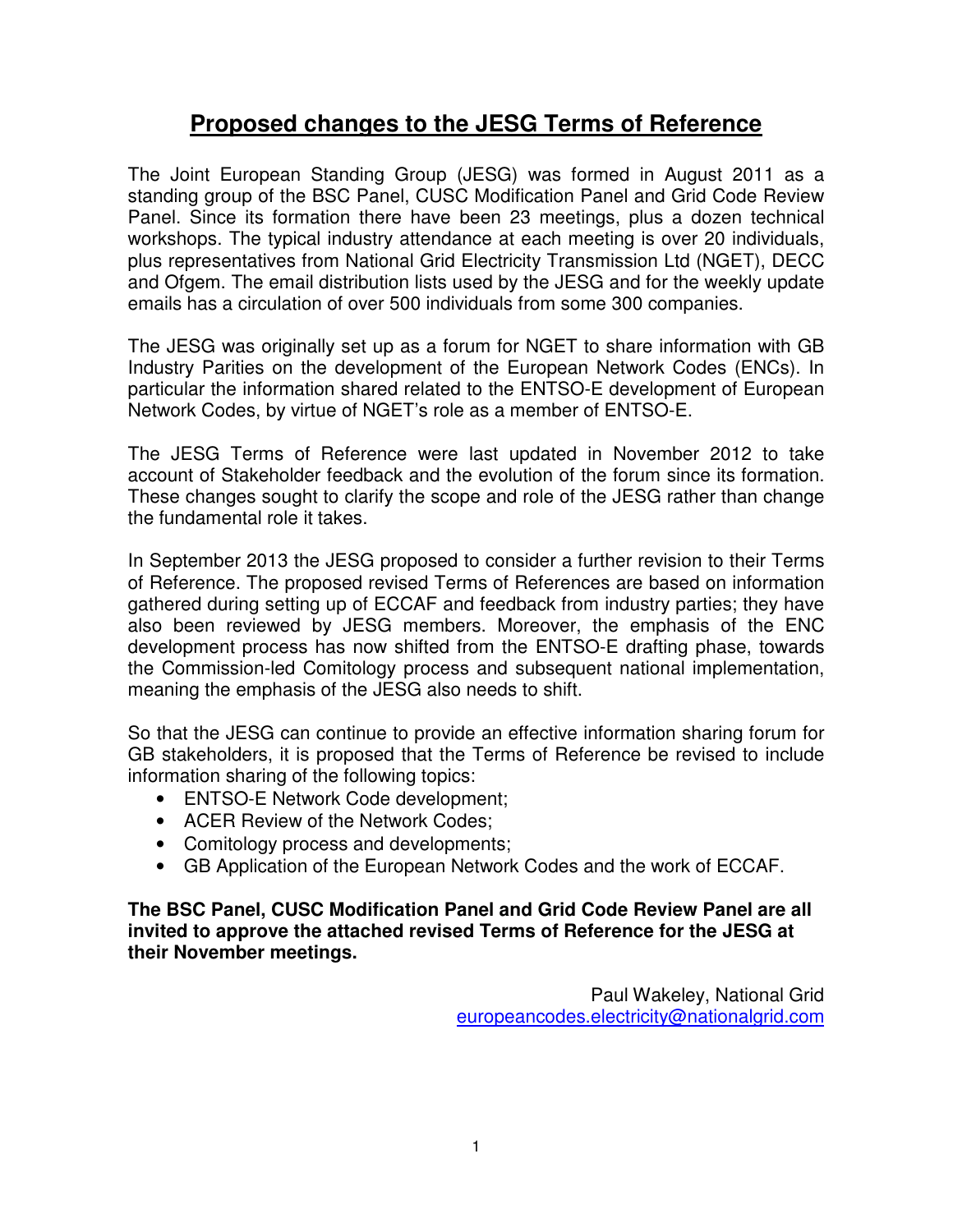# **Joint European Standing Group (JESG) Terms of Reference**

## **Subject to approval by the BSC Panel, CUSC Modifications Panel and the Grid Code Review Panel**

## **Purpose and Scope**

- 1. The purpose of the JESG is to facilitate information sharing with interested GB Stakeholders on matters of the development of European Network Codes (ENCs) and the application of the ENCs to the current GB Regulatory Framework.
- 2. The parties who may share information through the JESG are:
	- a) National Grid Electricity Transmission plc in its role as National Electricity Transmission System Operator and member of the European Network of Transmission System Operators for Electricity (ENTSO-E),
	- b) Ofgem in its role as the National Regulatory Agency and member of the Agency for the Cooperation of Energy Regulators (ACER),
	- c) Department for Energy and Climate Change (DECC) in its role as the Government department responsible for the ENCs,
	- d) all other GB interested parties, and
	- e) appropriate European parties, for example ENTSO-E and ACER.
- 3. The information shared could, as appropriate:
	- a) provide National Grid, Ofgem and DECC with the views of GB stakeholders on relevant European issues and vice versa;
	- b) allow GB stakeholders to seek and take into consideration the views of National Grid, Ofgem and DECC on relevant European issues and vice versa;
	- c) provide details of National Grid's thinking on the development of ENCs and the direction of ENTSO-E's thinking;
	- d) provide details of Ofgem's view of ACER's Opinion and views on the ENCs and the direction of ACER's thinking;
	- e) provide details of DECC's view of the Commission's thinking on the ENCs, the Comitology process and the direction of the Commission's thinking;
	- f) provide feedback from meetings and workshops which National Grid has attended as NETSO, particularly with regard to the development of the ENCs;
	- g) provide information to interested parties so that they can respond to European Consultations, as appropriate;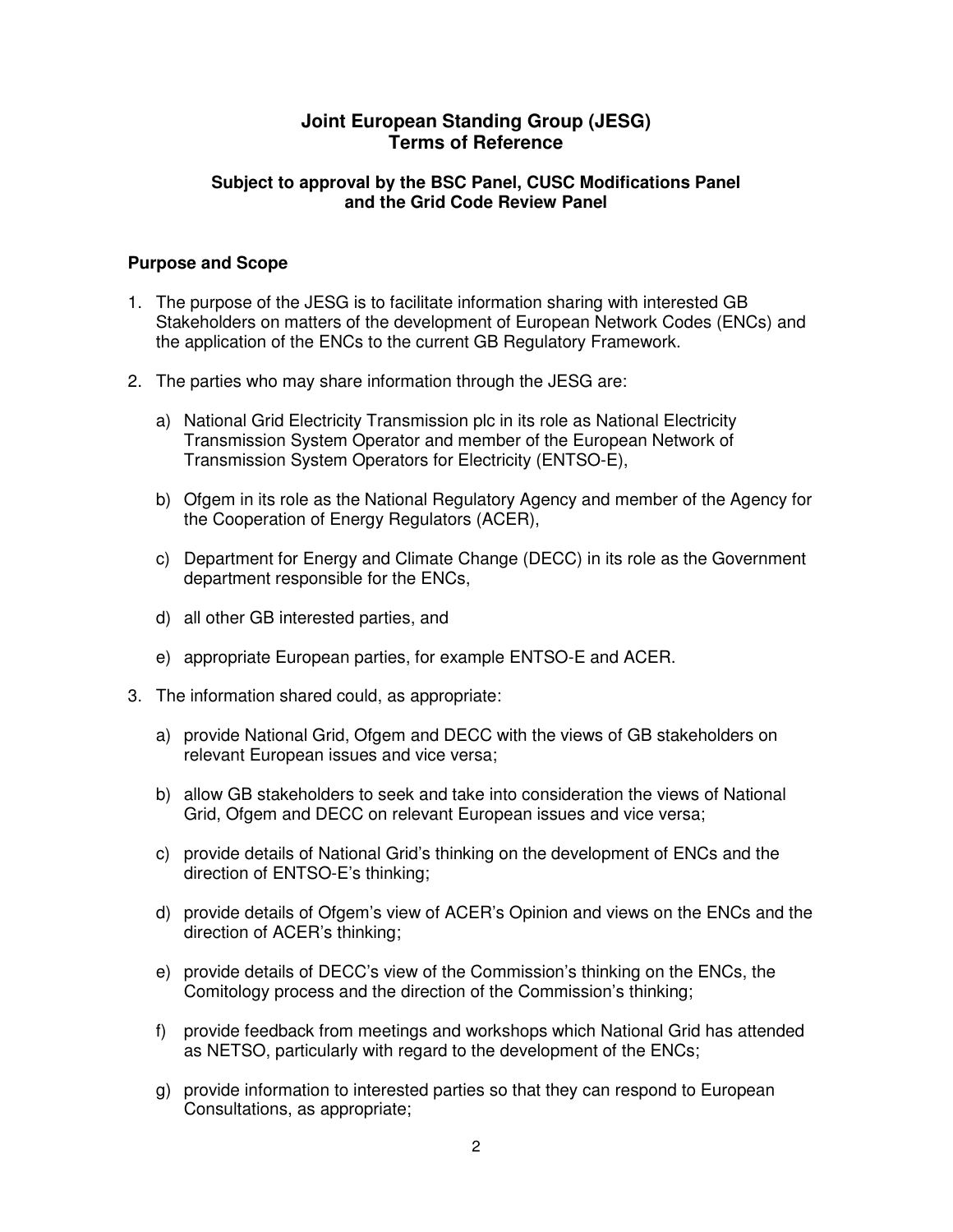- h) share information relating to GB application, including the work undertaken by the European Code Coordination Application Forum (ECCAF).
- 4. The JESG may establish sub-groups, as it considers necessary, to address specific ENCs and issues.
	- a. In particular a focused technical workshop will be held to coincide with the ENTSO-E public consultation period and may, if appropriate, also be held during the ACER review and Comitology stages of development of the ENCs. .
- 5. The JESG is not a decision-making body. For the avoidance of doubt, National Grid, Ofgem and DECC may take into consideration but is not bound to follow the comments of the group. It will remain the responsibility of individual GB stakeholders to participate in/respond to EU level public consultations, and national forums to gather stakeholder views (e.g. DECC-Ofgem Stakeholder Workshops).

## **Chair**

6. The JESG Chair will be appointed jointly by the BSC, CUSC and Grid Code Review Panels.

## **Membership**

- 7. Membership of the JESG is open to all GB interested parties. Those wishing to attend JESG meetings or wishing to be added to the mailing list for correspondence should provide contact details to the JESG secretary.
- 8. The Code Administrators of the GB Industry Codes are invited to provide a representative to attend the meetings.
- 9. The JESG Chair is able to add observers to the group, by notice to the JESG secretary.
- 10. A review of membership will be undertaken from time to time.
- 11. The JESG Chair may remove any JESG member if the member is deliberately and persistently disrupting or frustrating the work of the JESG.

#### **Meetings**

- 12. The JESG will meet in person (default location being London).
- 13. Meetings of the JESG will be held on an as required basis, scheduled to be monthly and reviewed on a regular basis, as decided by the JESG Chair, in consultation with National Grid, and JESG members, as appropriate.

## **Meeting Administration**

14. National Grid will act as the administrator of the JESG. National Grid will maintain a list of JESG members and an electronic distribution list.